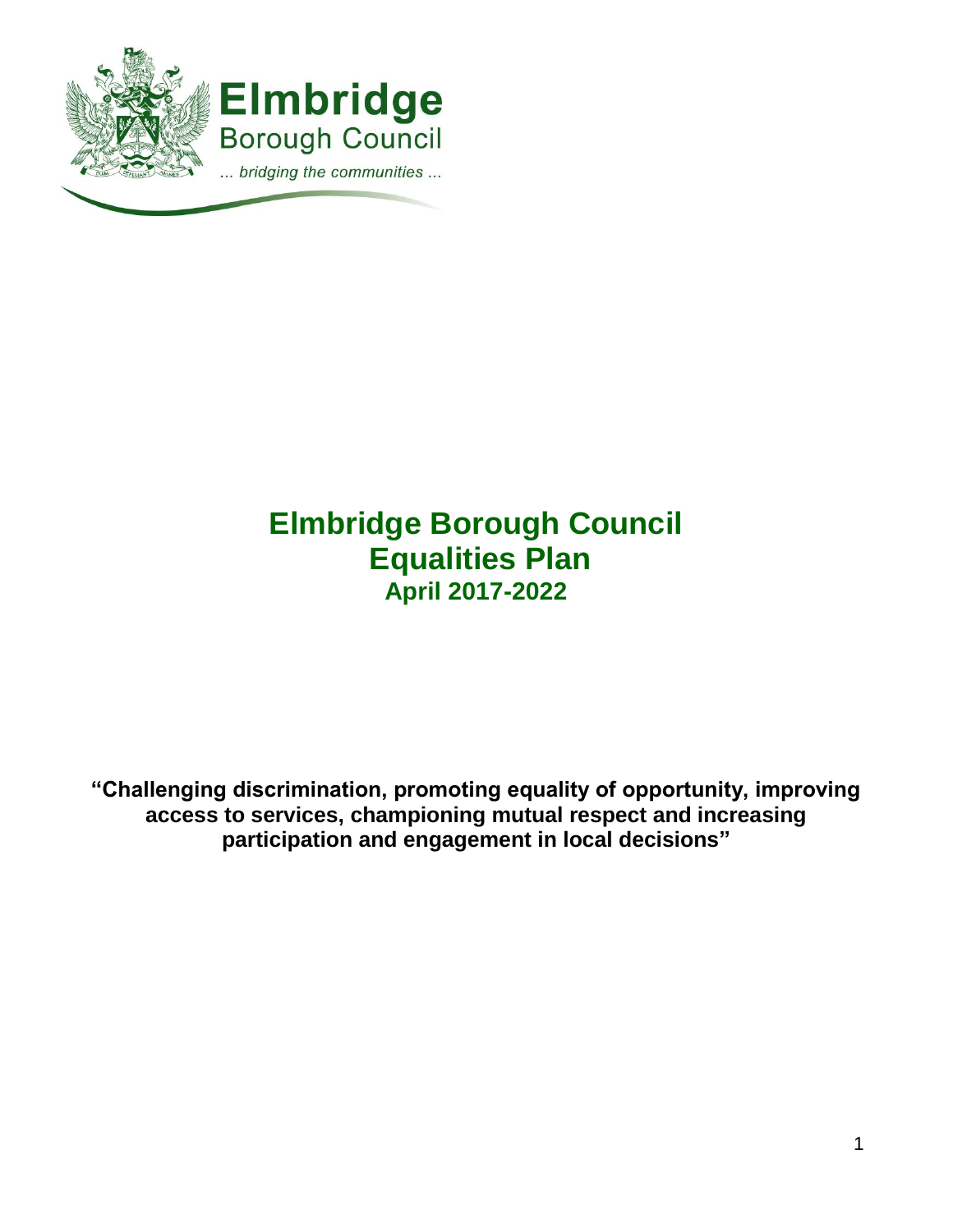# **Content**

| Pledge by Rob Moran Chief Executive, Elmbridge Borough Council                                 | 3  |  |
|------------------------------------------------------------------------------------------------|----|--|
| 1. Legal responsibilities                                                                      | 5  |  |
| 2. Elmbridge's Vision                                                                          | 6  |  |
| 3. Our residents                                                                               | 7  |  |
| 4. Delivery of equalities at Elmbridge                                                         | 8  |  |
| 5. Equality Objectives                                                                         | 9  |  |
| 6. The tools we use to deliver our objectives                                                  |    |  |
| 7. Our future aims                                                                             |    |  |
|                                                                                                |    |  |
| Appendix 1 – Profile of Elmbridge/what we know in terms of<br>protected characteristics/groups | 12 |  |
| Appendix 2 – Equality objectives action plan for 2016/17<br>15                                 |    |  |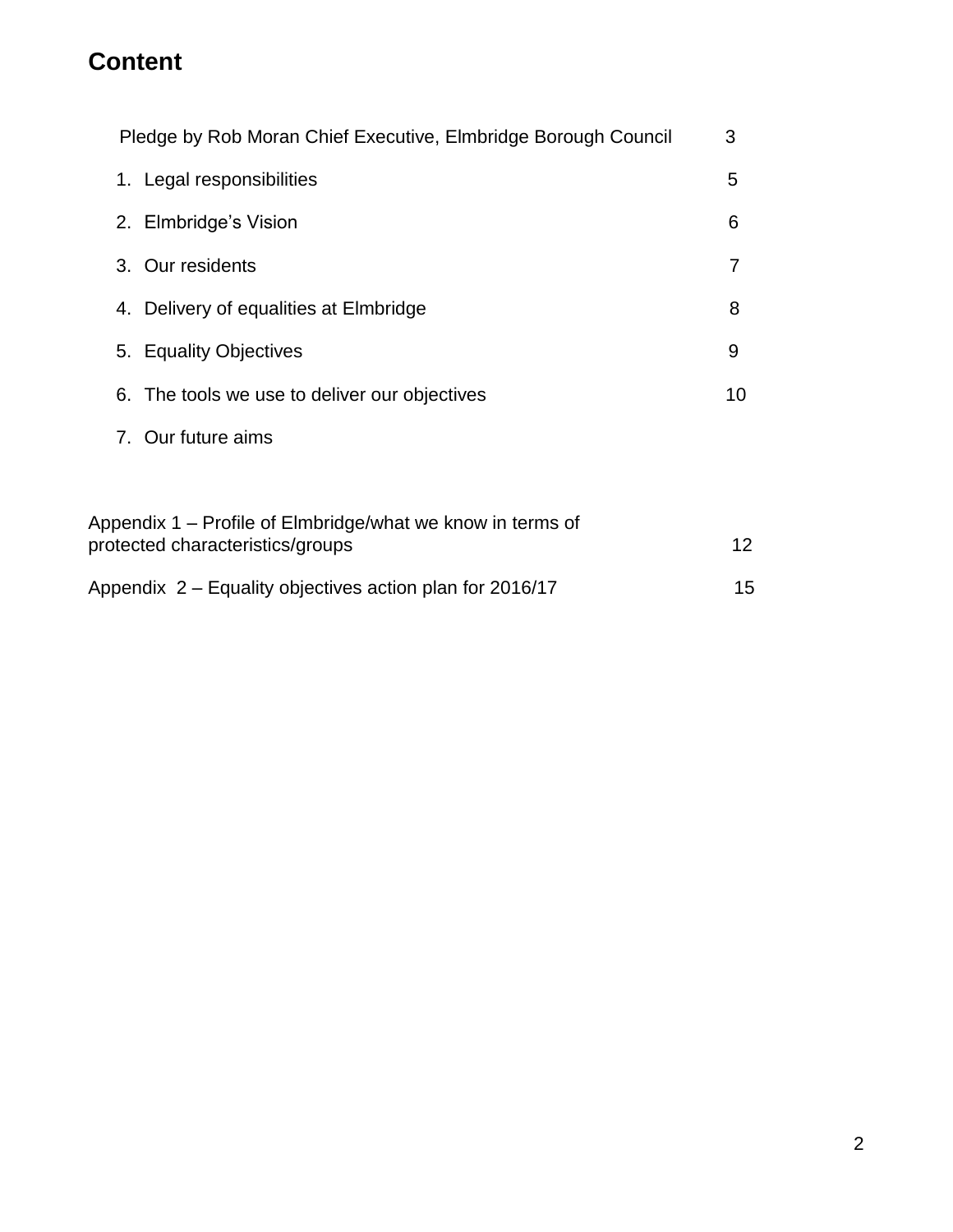# **Our Pledge**

Our five year Council vision (2013-18) is for a:

### **"Confident and cohesive Community with a striving local economy and cherished environment, served by quality services delivered cost effectively".**

In order to achieve our vision we recognise the importance of having an equalities aim and robust equality objectives.Our equality objective is to:

### **"Challenge discrimination, provide strong leadership to promote equality of opportunity, improve access to services and foster positive relations'**

Our top priorities for 2016/2017 agreed in our Council plan is for:

- A safe, caring and healthy Elmbridge
- A vibrant and thriving Elmbridge
- A unique green and attractive Elmbridge

Equality is embedded in our priorities, ensuring that Elmbridge is a welcoming, caring and healthy Borough for our residents, service users, carers, local groups, employees, businesses and visitors, with a friendly feel that embraces tolerance and diversity.

As a Council we:

- Acknowledge and value the diverse and multi-cultural nature of our community.
- Take pride in living and working with residents from different countries with different languages, religions and lifestyles.
- Encourage all our communities to respect and learn from each other.
- Recognise we have a responsibility to make sure that our services are appropriate and accessible to all.

We need to support all groups identified under the protected characteristic groups who may feel excluded and therefore may experience a higher risk of social isolation and be more vulnerable to discrimination. We are responsible for challenging every-day unlawful discrimination that can often be overlooked but which may be endured by many.

We particularly wish to support and encourage individuals to report discrimination to the police. On 30 July 2016 the Council meeting passed the following motion:

#### **"We are proud to live in a diverse and tolerant society. Racism, xenophobia and hate crime have no place in our country. We, Elmbridge Borough Council, condemn racism, xenophobia and hate crime. We will not allow hate crime to become acceptable".**

We seek to ensure all people living in Elmbridge are valued members of our community and we will work to ensure that local bodies and work programmes are granted the resources needed to fight and prevent racism and xenophobia.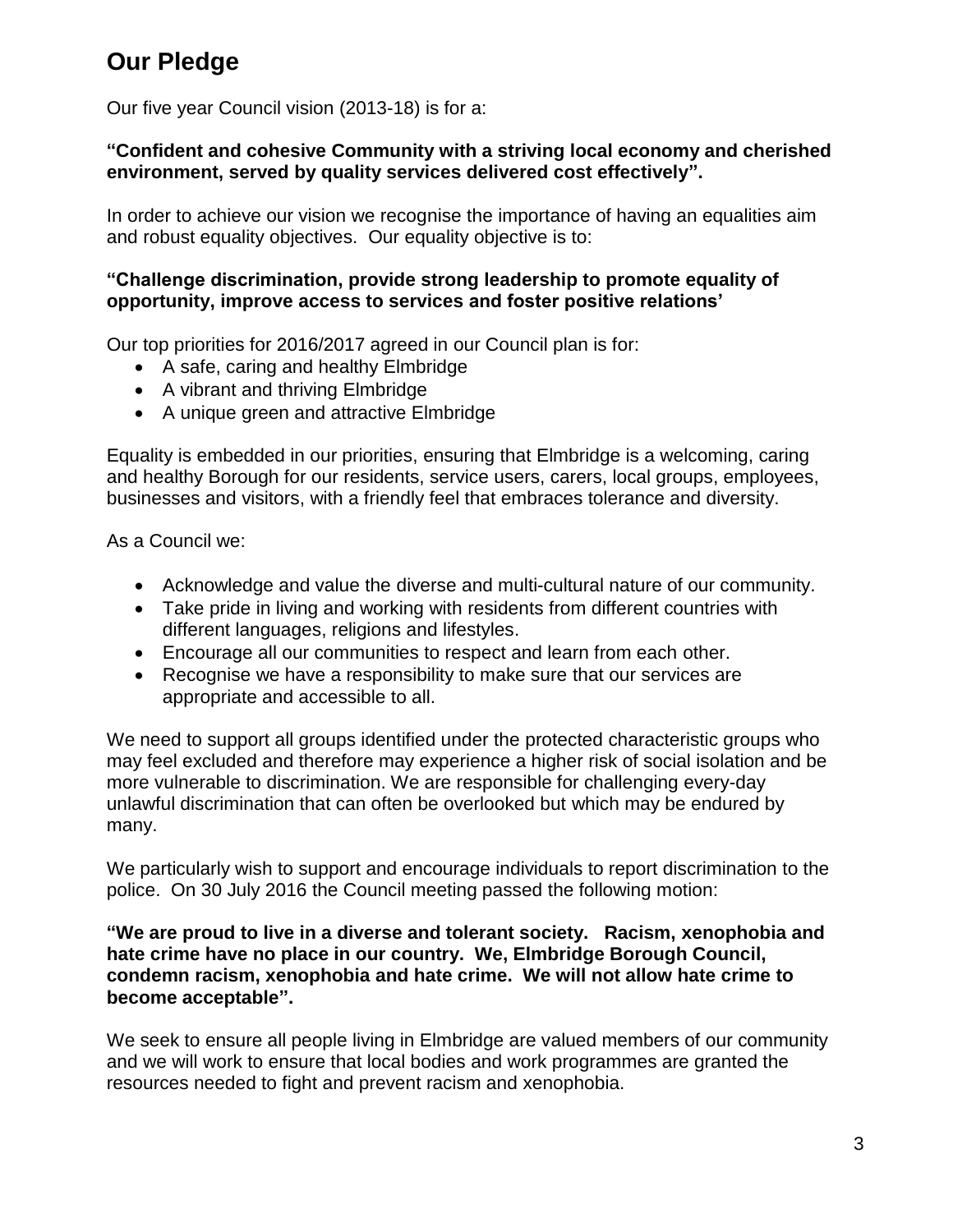As part of our public equalities duty our plan will cover the nine strands outlined in the Equalities Act 2000 – race, sex, sexual orientation, disability, religion or belief, being transsexual (called gender reassignment in law), pregnancy, age and marriage/civil partnerships (recognising that this applies only at work or if someone is being trained for work). Our Council vision and our equality and diversity aims will only be realised if we truly engage with our community.

Following discussions at our Equality and Diversity Forum in January '17 the Councils Community Development Portfolio Holder who has the lead for equalities captured for the meeting a statement which reflected how we would define our equalities vision.

#### **"Elmbridge is striving to deliver an inclusive Borough, promoting equality, diversity and tolerance, challenging discrimination and tacking social isolation."**

Our objectives seek to implement equality in practice, in our services and in employment opportunities. We hope that you find our equality plan informative and we welcome your constant suggestions, in particular how we can challenge discrimination in our communities.

| <b>Rob Moran</b>       | <b>Councillor Mary Marshall</b> | <b>Councillor Stuart Selleck</b> |
|------------------------|---------------------------------|----------------------------------|
| <b>Chief Executive</b> | <b>Community Development</b>    | Leader of the Council            |
| Elmbridge Borough      | Portfolio Holder, Equality      |                                  |
| Council                | and Diversity Lead              |                                  |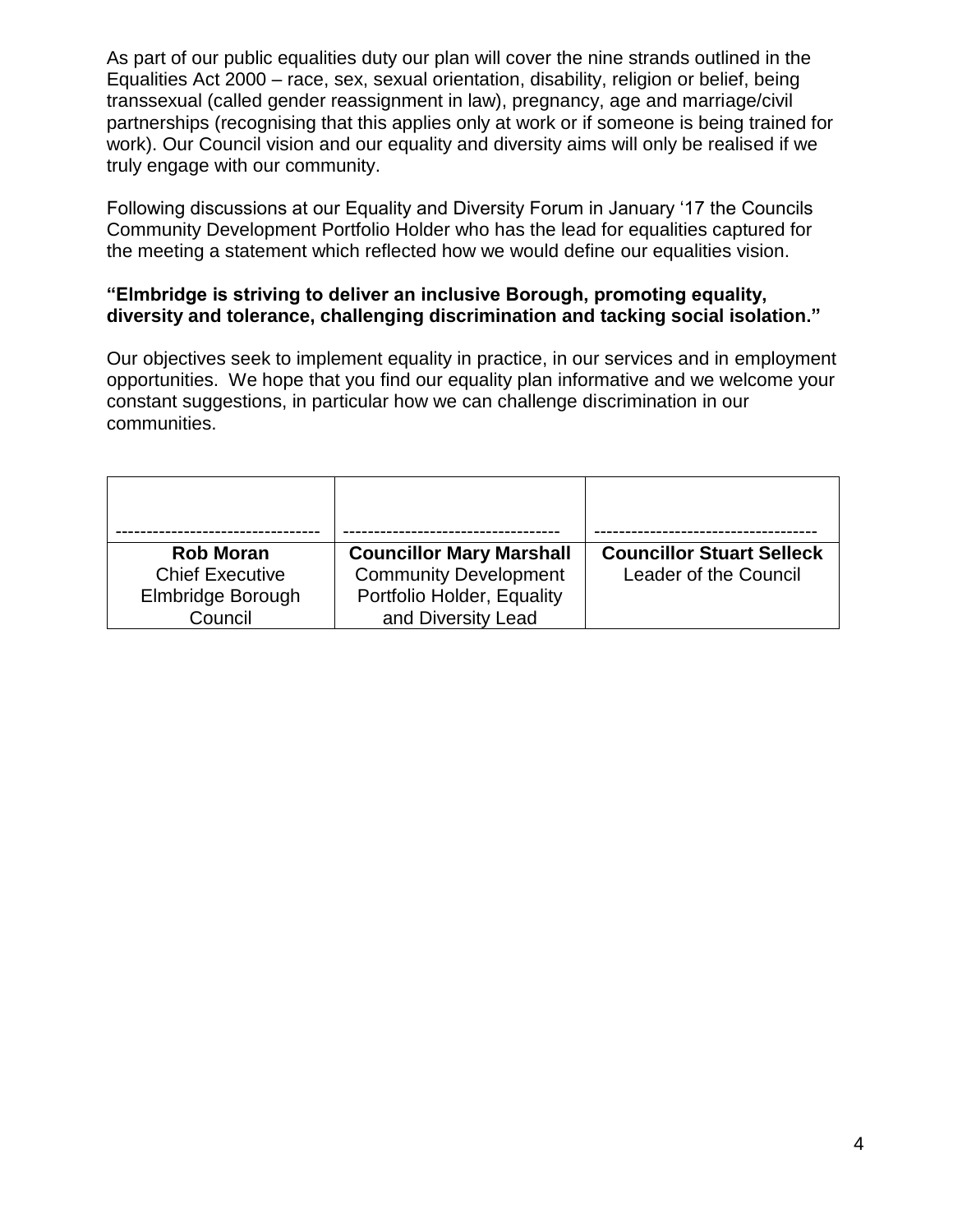### **Equalities Plan Introduction**

This is a 5 year plan looking to link in with our council vision but there will be an annual report of activity which can be found on our Equality pages on our website. This plan ensures the council is driving forward best practice with the equalities agenda.

### **1.Legal responsibility**

#### 1.1 **The Equalities Act 2010**

"The Act" brought together and replaced the various anti-discrimination laws with one single Act. The majority of the Act came into force on the 1<sup>st</sup> October 2010.

#### 1.2 **The General Duty**

The aim of the General Duty is to ensure that public authorities and those carrying out public functions consider how they can positively contribute to a fair society through advancing equality and good relations in their day to day activities. The duty ensures that equality considerations are built into the design of policies and the delivery of services, and that they are kept under review. This will achieve better outcomes for all. The Act includes a **Public Sector Equality Duty** (the general duty) replacing the separate duties on race, disability and gender equality. This came into force on the 5<sup>th</sup> April 2011.

Public bodies are required to have due regard to the need to:

- 1. Eliminate unlawful discrimination, harassment and victimisation and other conduct that is prohibited by the Act
- 2. Advance equality of opportunity between people who share a relevant protected characteristic and those who do not
- 3. Foster good relations between people who share a protected characteristic and those that do not

The guidance returns to these 3 elements as the 3 "aims" of the General Duty and so as we consider our activities and objectives within this context.

The General Duty covers the following protected characteristics:

- **Race** this refers to a group of people defined by their race, colour and nationality (including citizenship), ethnic or national origin
- **Disability –** A person has a disability if he/she has a physical or mental impairment and the impairment has a substantial long term adverse effect on the ability to carry out normal day to day activities
- **Sex –**Commitment to combat sex discrimination and sexism in promoting equality of women and men, ensuring access to services and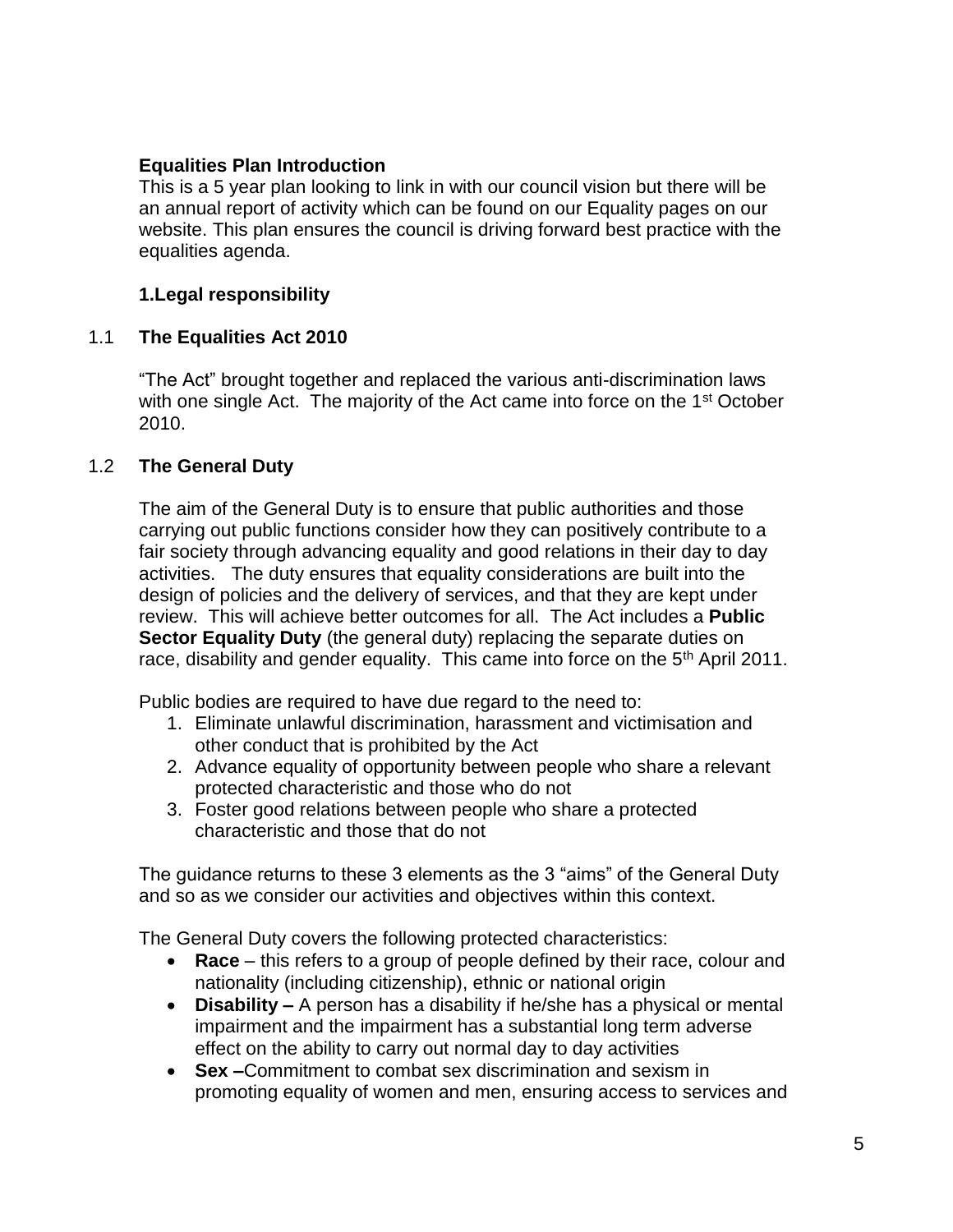eliminating unlawful discrimination and harassment, employment processes and actively promoting gender equality in the workforce

- **Age –** Equality means ensuring equal participation in society of people of every age, securing a balance between equal citizenship, equality opportunity, equality of outcome and respect for difference
- **Gender reassignment –** refers to the process of transitioning from one gender to another.
- **Religion and belief –** Religion means any religion, including reference to lack of religion, belief means any religion on philosophical belief and includes lack of a belief.
- **Sexual Orientation -** Sexual Orientation means a person's sexual attraction towards a person of the same sex, persons of the opposite sex, or persons of either sex.
- **Marriage and civil partnership –** Marriage is defined as a union between two people. The Marriage (Same Sex Couples) Act 2013 allows same sex couples to marry in accordance to legal requirements in England and Wales.
- **Pregnancy and maternity -** the period during pregnancy and shortly after childbirth including breastfeeding.

### **2 Elmbridge's Vision**

Our Equalities aim is to:

#### **"Challenge discrimination, promote equality of opportunity, improve access to services, champion mutual respect and increase participation in local decisions"**

The Equality and Diversity Forum was developed in 2006 to support the equalities agenda and the forum has both a mission statement and governance principles detailed later in this report and the Forum also provides the opportunity to challenge the Council where appropriate.

In achieving our Council Vision we want to enhance the quality of life and wider participation of all in the economic, educational, cultural, social and community life for the Borough. Our aim is for a skilled, diverse workforce which reflects the range of talents and experience within our community.

The diversity agenda presents enormous challenges and opportunities to evolve and work with service users to enhance and improve the quality and effectiveness of our services.

We believe that everyone has a right to equal opportunity in accessing services and employment. We will ensure that equitable access exists in all services regardless of the person's disability, sex, age, gender assignment, religion and belief, sexual orientation, marital status, level of income, family responsibility, family definition or educational attainment. Every service should consider whether it feels there are any barriers to people accessing the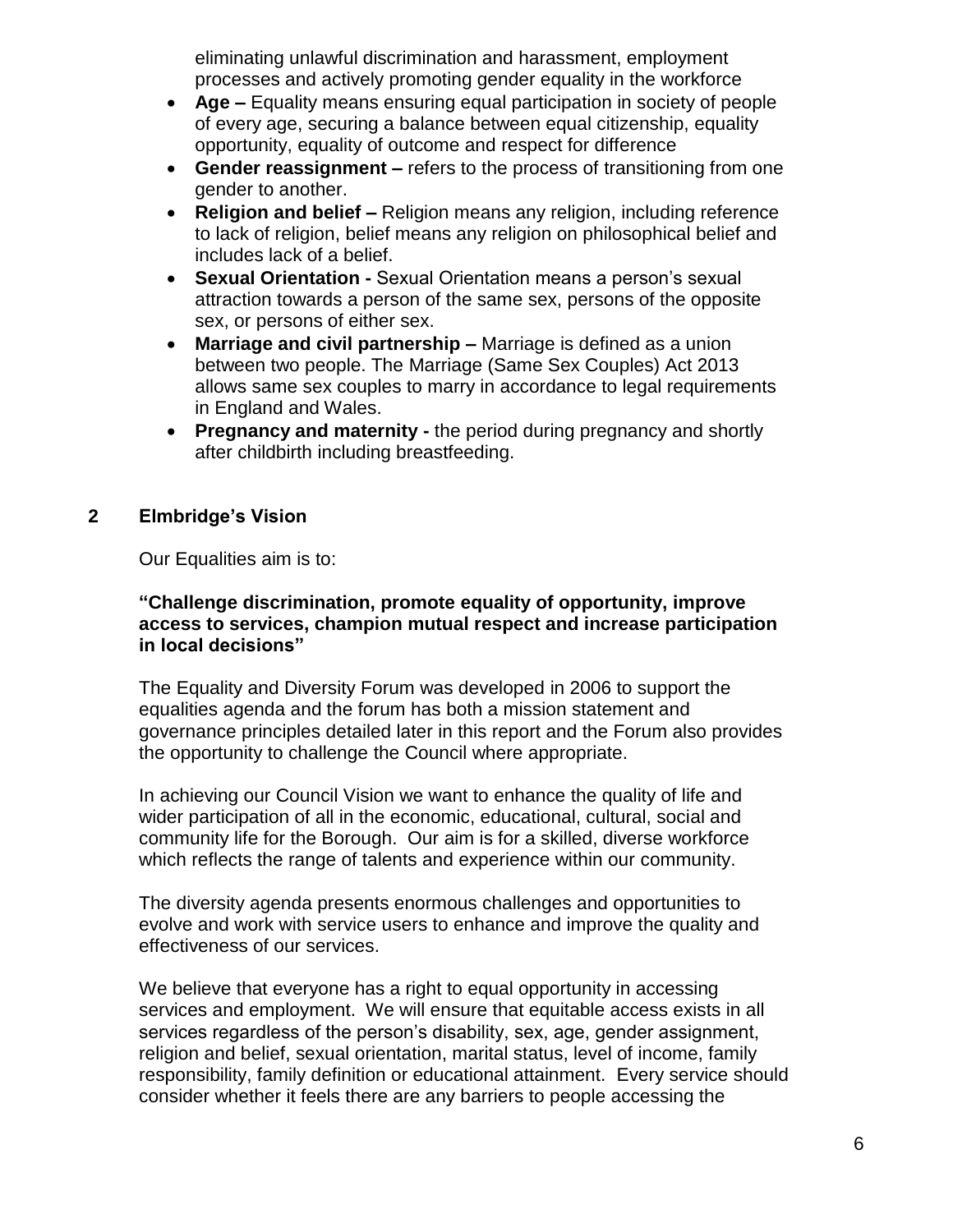services and then consider that mechanisms might be put in place in terms of concessions and other issues, recognising that the Council is working within agreed budgets.

Whilst we recognise the challenge of bringing our vision into reality, in determining our objectives they are guided by the following principles:

- All service users, service providers, employees, members and partners in the community have responsibility to promote equalities and challenge unlawful discrimination and stereotyping
- All service users are able to participate fully in the life of the Community and duly appreciate its diversity.
- All service users have equal access to high quality services that meet their needs. We recognise there are some people who may need support in receiving this entitlement.
- All service users and employees are entitled to a safe environment free from unlawful discrimination and harassment.
- All employees are entitled to appropriate training and development and fair opportunities to promotion
- All service users, employees and their partners in the community are encouraged to make their own contribution to improve our services.

### **3. Our Residents**

Only by understanding who lives and works in Elmbridge will we be able to provide appropriate and good quality services that meet the needs of our Borough's different communities. The information we hold about our communities is regularly updated and used to plan services. Appendix 1 is a profile of Elmbridge and the objectives detailed in this report seek to ensure that we evaluate and fully understand the needs of our Community.

## **4. Delivering Equalities at Elmbridge**

The Council takes responsibility to ensure that equality is integrated into service delivery and this plan demonstrates our commitment to embedding equality and diversity practices in everything we do.

Our Equalities Plan expresses the Council's commitment and responsibilities in relation to equality and diversity. The plan intends to:

- Inform Councillors, staff and the local community
- Provide direction, policy and initiatives
- Co-ordinate activity across the Council and ensure it monitored and evaluated

The Council complies with the legal framework as set out by the Equality Act 2010. In order for the Council to deliver on its top priorities, our equality objectives seek to ensure there are appropriate processes and structures in place, as follows:

• Performance management systems are in place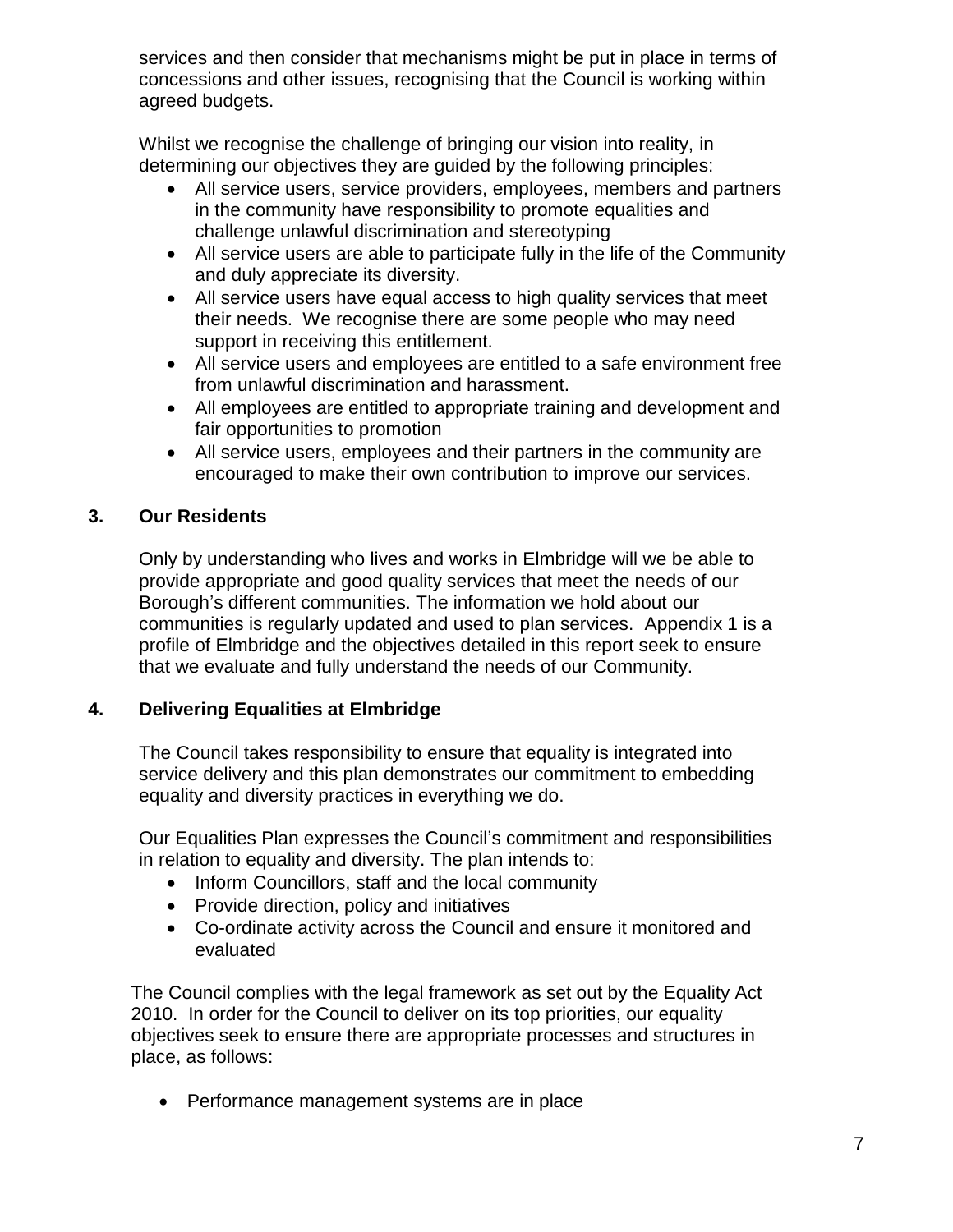- The Councils formal decision making process has a number of layers including full Council, Cabinet and Overview and Scrutiny. Ensuring equality issues cut across the remit of all these groups and are championed by the Corporate and Community Development Portfolio holder who is the equality and diversity champion.
- At an Officer level the Council's Management Board (CMB) has overall responsibilities for overseeing equalities activity
- Heads of Service, through their Service Delivery Plan has the day to day responsibility of ensuring improvements identified by service planning/impact assessments are carried out.
- Seek to ensure there is a robust equality and diversity forum which has the ability to challenge the Council and work with the Council on its refreshed 2016 plan and objectives.

We aim to ensure that high quality service standards and equality are always maintained. In order to improve access to all, every service user has the right to:

- Receive accessible services and facilities and to be free from discrimination, harassment and victimisation
- Be treated with respect and be provided with accurate and up to date information about Council services
- Feel able to access Council services and not feel excluded due to their gender, race, ethnicity, disability, sexual orientation, religion and belief, age, marital status, level of income, family responsibility and educational attainment.
- Be consulted, directly or through appropriate representatives or groups on the way the Council Plan delivers its services.
- Assurance that contracts with providers and services will be incorporated appropriately with equality principles and that performance against these will be monitored.
- Expect us to procure goods from companies that have in place arrangements to comply with the Council's equality and diversity commitments
- Give feedback and raise complaints about services through clear and easy to use complaints/compliments procedure
- Contribute to the Council's decision making process through consultation and other means. This includes all user representative groups, community groups and those who historically have been under represented.

## **5. Equality objectives 2016 - 2019**

We have reviewed all identified activities and actions and have decided that we should use the **[Local Government Equality Framework](http://www.local.gov.uk/equality-frameworks)** themes for our objectives.

The 5 themes are as follows:

• Knowing your Community/equality mapping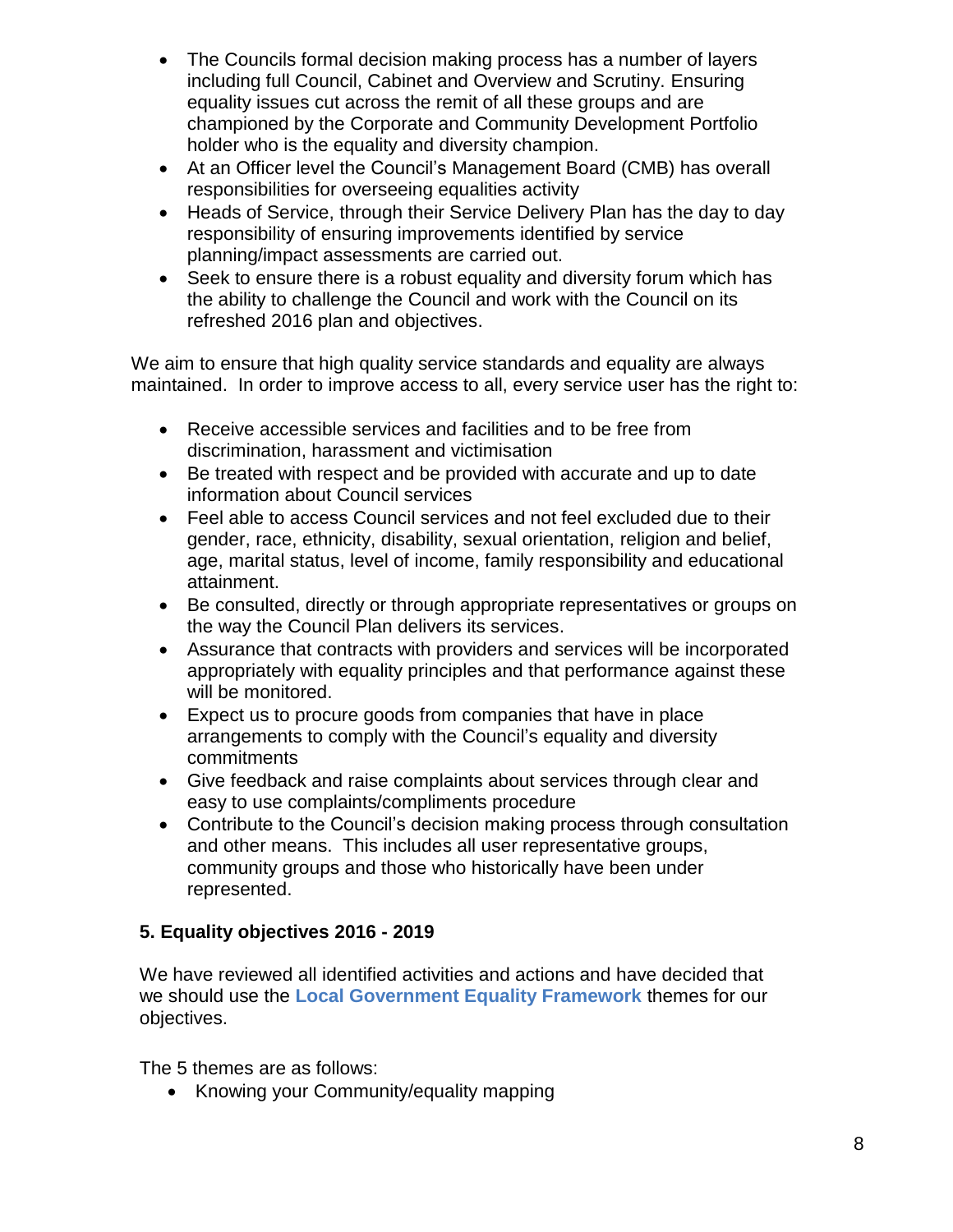- Place shaping leadership/partnership and organisational commitment
- Community engagement and satisfaction
- Responsive services and customer care
- Modern and diverse workforce

Our objectives are as follows:

#### **Objective 1**

**"To develop and improve levels of understanding of our communities and the need to research, information gather and undertake equalities mapping".** 

#### **Objective 2**

**"To provide strong leadership and strong partnership working recognising that this is key to delivering on our equality and diversity agenda. "**

#### **Objective 3**

**"To improve Community engagement and develop delivery of our services in order to meet our aspiration of a safe, caring and healthy Elmbridge"**

#### **Objective 4**

**"To ensure that Elmbridge's employee and employment policies and practices do not discriminate and comply with equalities legislation as a minimum standard"**

#### 6. **Delivering our objectives**

#### 6.1 **Elmbridge's Equality Champions Group**

In 2016 Elmbridge refreshed its Equality Champions Group seeking to ensure this group could provide the challenge on equalities. The purpose of the group is to promote an understanding of equality and to provide a point of reference for signposting to information and sources of guidance and advice. The Champion Group also ensures that the Councils Equality Plan is actioned within respective teams.

#### **Equality and Diversity Forum**

For the last ten years the Forum has brought together representative from voluntary community organisations in order to share knowledge, consider and comment on policies and hold events where appropriate.

The equality and diversity forum mission statement is as follows:

#### **"Delivering and striving for an inclusive Borough, promoting equality, challenging discrimination and tackling social inclusion"**

The Forum will be consulted and we will encourage their feedback in shaping this draft equalities plan. The Forum meets twice a year and considers a wide range of topics and themes to ensure it continues to progress to meet its vision. The membership has evolved over the years reflecting new organisations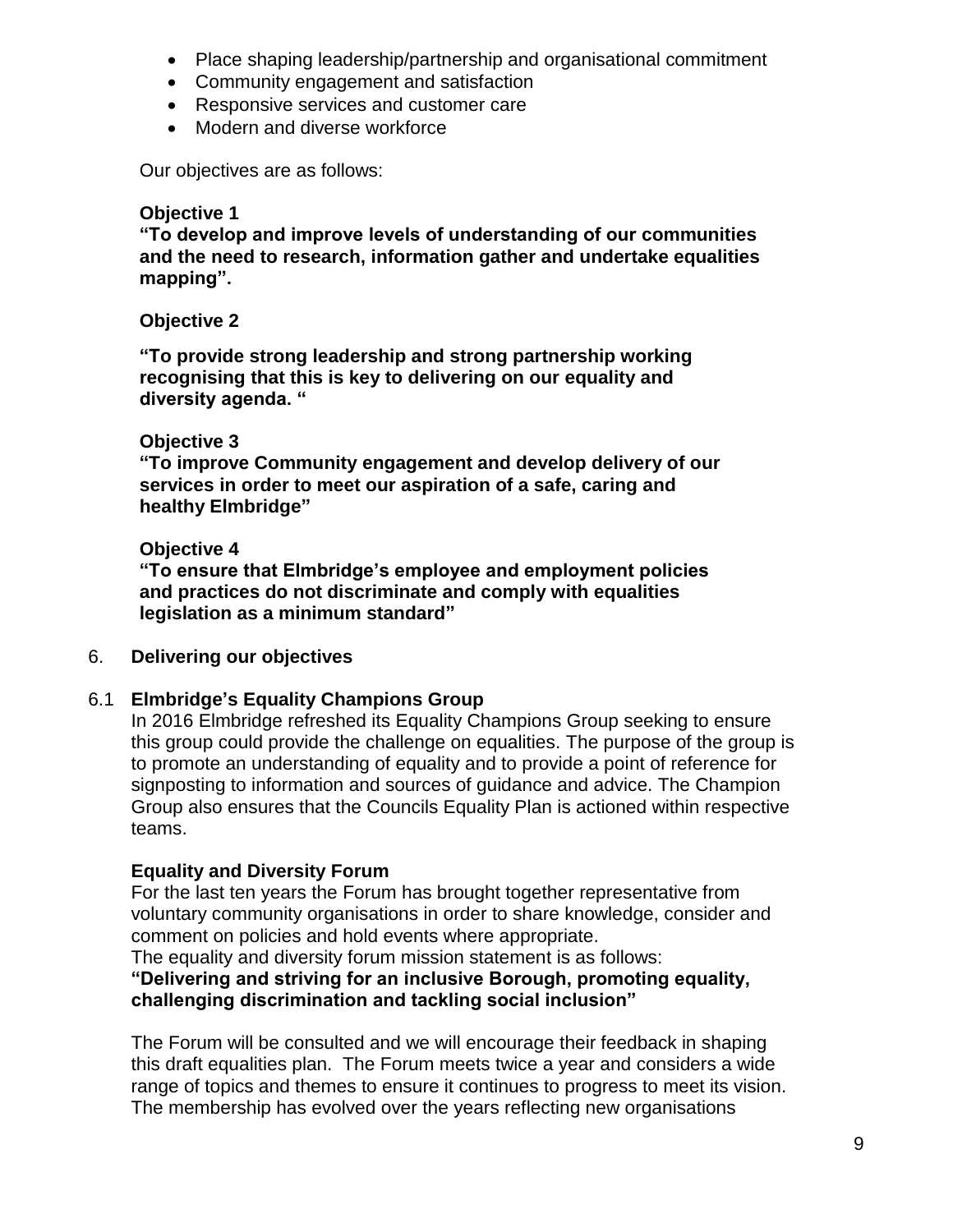delivering and supporting the equalities agenda.

The Elmbridge equality and diversity forum has the following objectives:

- Recognise equality and diversity both as a concept and practical issue within the Council and community
- Understand the concept or proportional treat as opposed to equal treatment
- Understand institutional discrimination as a dynamic and changing concept, both formal and informal
- Ensure staff behave within current legislation and guidance
- Understand how personal values and beliefs can affect behaviour and decision making.
- Recognise the importance of supporting policies including Dignity At Work and the Corporate Equalities Plan
- Understand the importance of target setting, monitoring and performance management
- Understand the importance of the Councils equality plan in supporting the Equality Act 2010 requirements

## 6.2 **Equality Impact Assessment (EIA)**

Equality Impact Assessments help us assess the accessibility of the services and functions we provide, or the policies we produce. They ensure our decisions impact in a fair way, help us make decisions based on evidence, make decision making more transparent and provide a platform for partnership working. All Service Delivery Plans (and other major policies and service changes) require an EIA. All EIAs, and their evidence base, will be published routinely.

### 6.3 **Surrey Diversity and Equality and Network (SUDEN)**

The Council has chaired SUDEN for the last 10 years. The network has representation from Surrey County Council, Boroughs and District Councils, Clinical Commissioning Groups, Surrey and Borders Partnership Trust, Surrey Fire and Rescue, Police, Prison Service, Surrey Coalition of Disabled People and voluntary sector organisations such as the Rape and Sexual Abuse Counselling Service.

Together it provides an important vehicle to support organisations fulfilling their equality and diversity duty, shares best practice and training opportunities.

### 6.4 **Training**

We are always looking to drive learning and development at Elmbridge and through our Talent Development Programme staff have access to a wide range of training, providing a gateway to a variety of courses. Equalities training can be accessed through this programme and an equalities e-learning course is due to launch in 2016.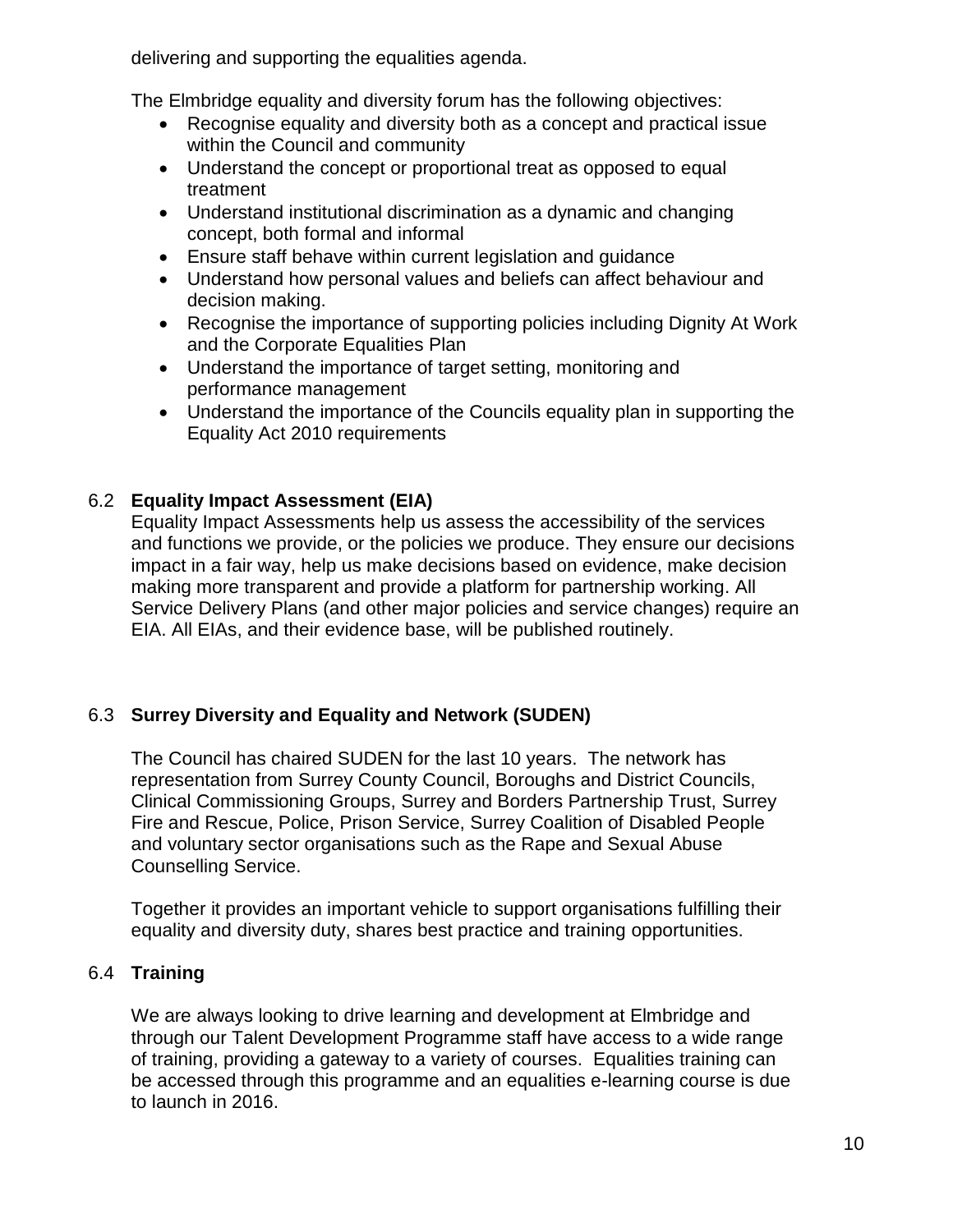### 6.5 **Consultation**

The Council is committed to providing quality local public services so it is fundamental to the success and development of these services that we seek and listen to the views of those who live in , work in and visit Elmbridge.

As an organisation we are committed to a consultation programme through our Let's Talk Elmbridge Programme and from 2017 our My Elmbridge Programme.

We aim to invest time in the community and our partners to ensure we provide the services to which people need or want and to the standard they expect.

#### 6.6 **Developing our Equality Objectives**

**Appendix 1** is the profile of Elmbridge **Appendix 2** is our action plan for 16/17.

Our equalities objectives for 16/17 have been reviewed taking into account what has been achieved over the period of the previous plan. Within the equality pages on our website we are including an overview of our success and activities over the last three years.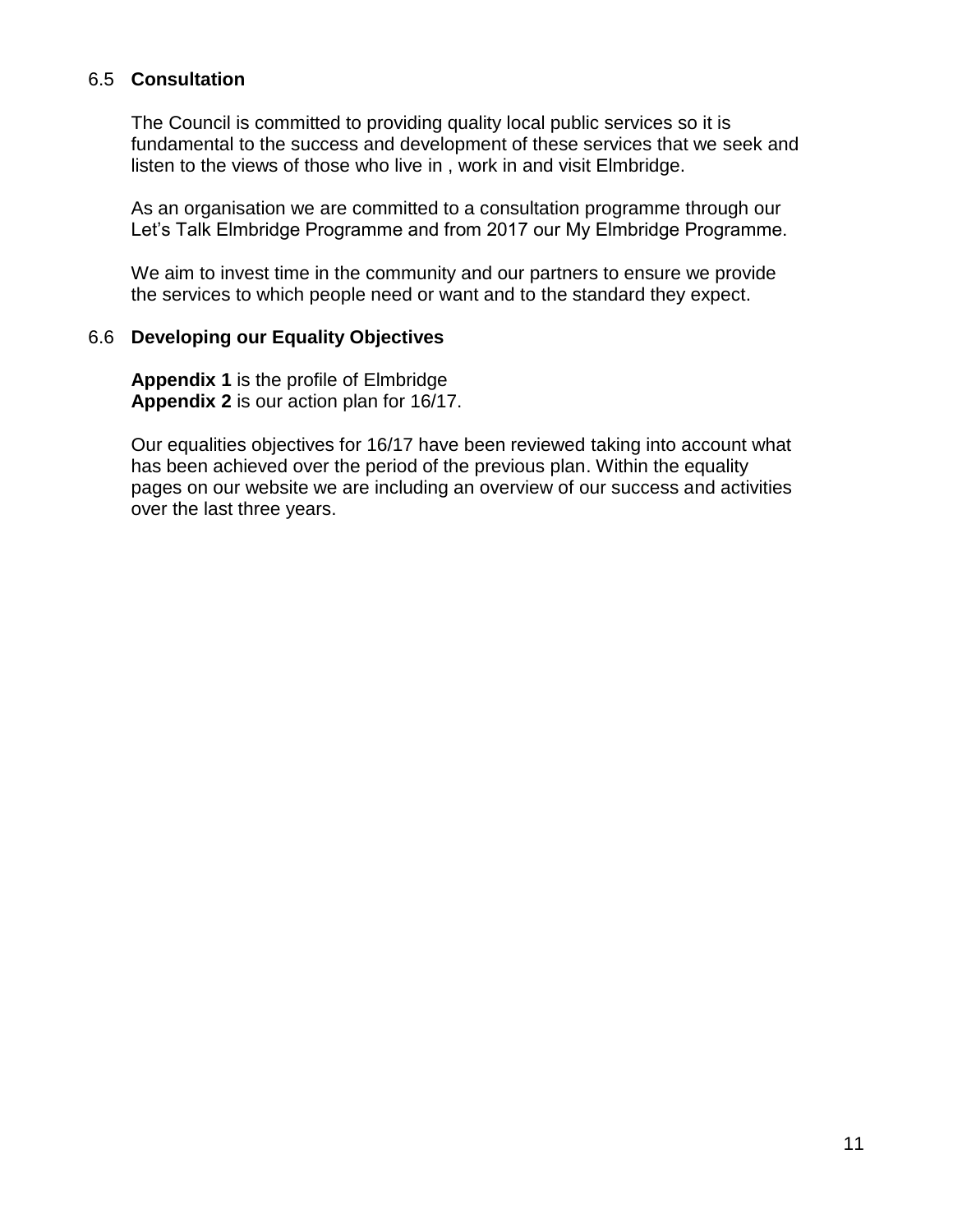# **Appendix 1**

# **Profile of Elmbridge**

Detailed here is what we know in terms of age, gender, ethnicity, religion or belief, disability, religion or believe, disability, sexual orientation, trans-gender and gender re-assignm*e*nt, either in terms of national or local data available. This data is based on the 2011 census key statistics

The population of Elmbridge is 130,875, with 52,922 households. The average household size is 2.45

### **Age**

Elmbridge's age structure:

| Age         | <b>Elmbridge</b> | <b>England</b> |
|-------------|------------------|----------------|
| 0-17 years  | 23.8%            | 21.4           |
| 18-64 years | 59.8%            | 62.3%          |
| $65+$       | 16.4%            | 16.3%          |

In Elmbridge the number of very elderly (85+) has increased from 2977 in 2001 to 3662 in 2011.

Available evidence suggests that older people are more likely to be socially isolated than other age groups. National research says:

- over half (51%) of people aged over 75 live alone
- 17% of people have contact with families, friends and neighbours less than once a week
- 11% are in contact less than once a month.
- 40% of older people say that television is their main company

### **Gender**

According to the ONS mid-year population estimate for June 2014, 48.3% of Elmbridge's population is male and 51.7% is female, This is consistent with Great Britain as a whole.

According to the ONS annual population survey for 2015/16 the economically active in employment rates are lower for women (67.7%) in Elmbridge than for men (81.3%). The national rates were as follows; women 68.8% and men 78.7. The gross weekly pay for female full-time workers in Elmbridge is £561.7 compared to male full-time workers is £665.6.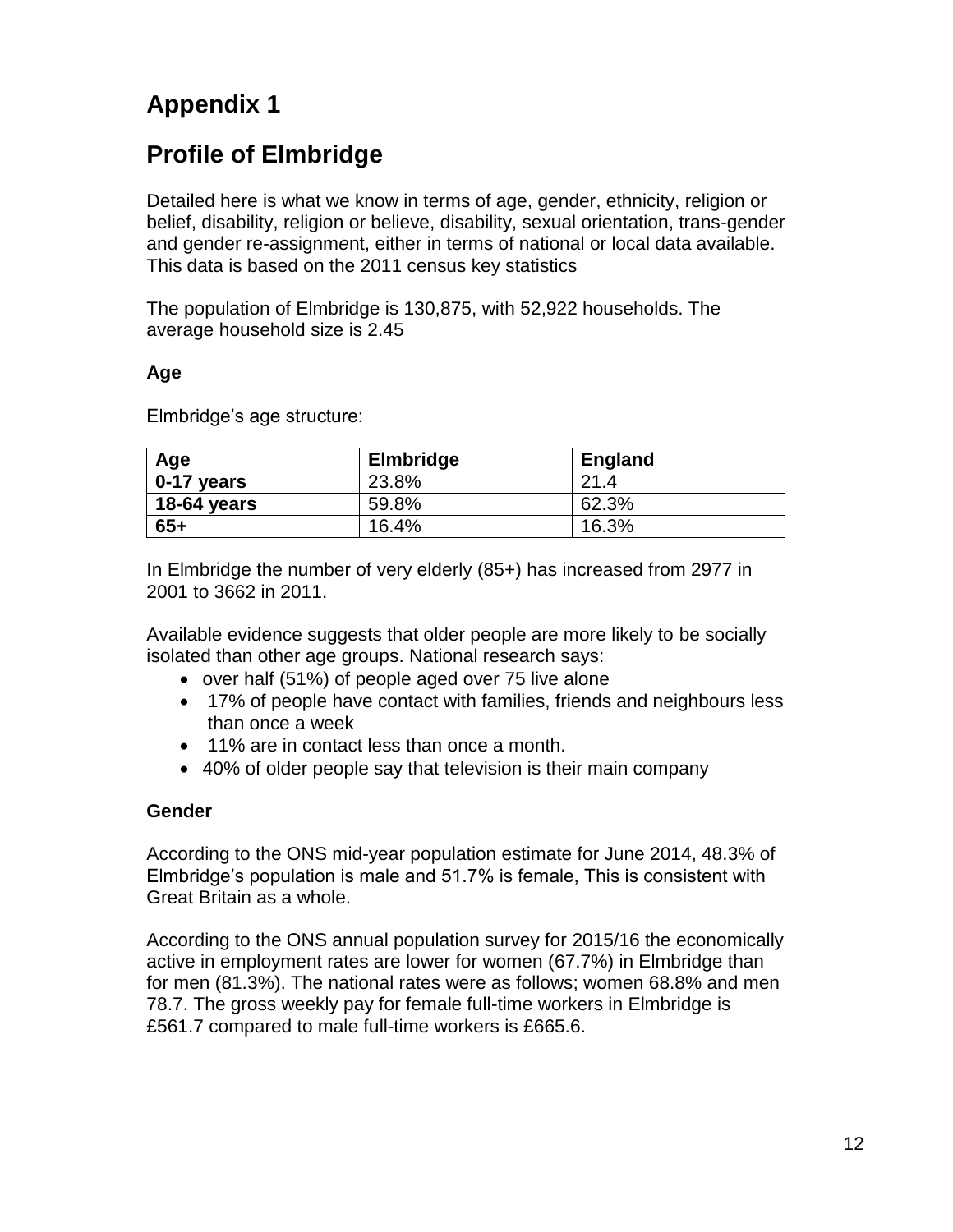## **Ethnicity**

The 2011 census showed that Elmbridge continues to be one of the most ethnically diverse boroughs in the County aside from Woking, with an increased percentage of ethnic groups that are not white.

- In 2011 the census showed 90.3% people in Elmbridge identified themselves as white, compared to 94% in the 2001 census
- In 2011 79.9% people of Elmbridge's population identified themselves as white British
- The 2011 census also identified languages spoken in households. This revealed that 93.4% of people living in Elmbridge speak English. The other top languages spoken are Polish (0.7%), Korean (0.5%), Spanish (0.4%) and French (0.4%).

### **Religion or belief**

The 2011 census shows us that:

- 64.2% of the population of Elmbridge identify as Christian
- 1.8% as Muslim
- 1.2% as Hindu
- 1.9% as having another religion
- 23.4% as having no religion

### **Disability**

A new policy institute report- 'Disability and Poverty', finds poverty amongst disabled people is consistently under-estimated and concludes that there are at least a million people in poverty. A detailed report commissioned by the Joseph Rowntree foundation finds that almost half of people living within poverty in the UK are disabled or living in a household with a disabled person. New research highlights that disabled people are disadvantaged in all the following areas:

- **Employment** 46% of working age disabled people are in employment compared to 80% of non-disabled people
- **Skills –** There is a considerable skills gap between disabled people and non-disabled people (for example 15% of disabled people have a degree compared to 30% of non-disabled)
- **Pay –** Low pay rates for disabled people are higher than those of non disabled people at 34% compared with 27%
- **Cost**  Disabled people face higher costs than non-disabled people, (such as the cost of equipment) to manage their condition, meaning that the same level of income secures a lower standard of living than it would for a non-disabled person
- **Social security system –** There is evidence that 'extra cost' benefits such as the DLA and PIP do not cover the extra costs sufficiently; in the bottom fifth of income distribution, disabled people are more likely to be materially deprived, whether they receive extra cost benefits or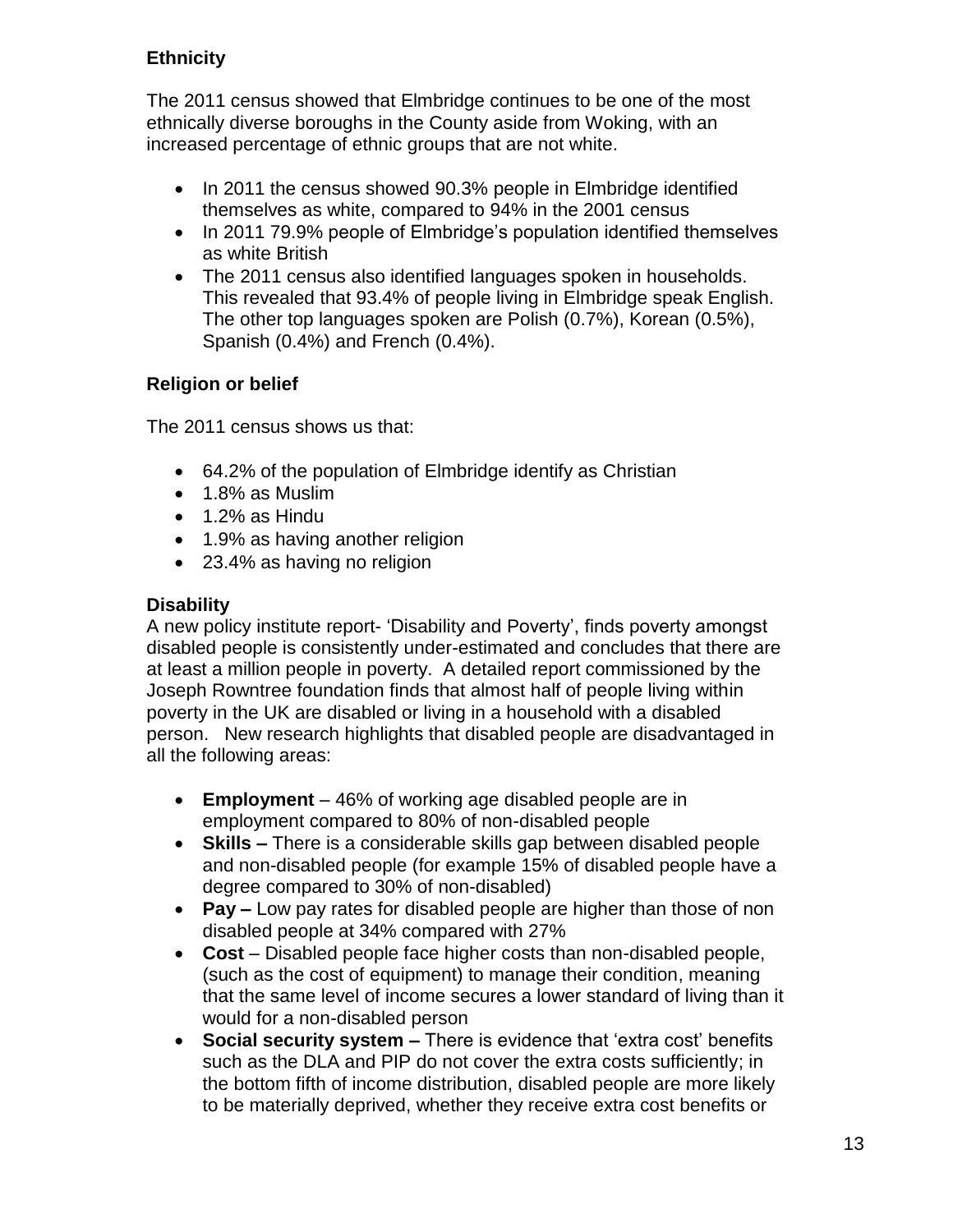not.

• Disabled people are more than twice as likely to fall out of work in a given year compared to people who are not disabled. A new Citizens Advice Bureau study highlighted that working with a health condition or disability/ also finds they are also three times less likely to move into employment and that of the 3.5 million people who are disabled, who are out of work, 1.4 million want a job.

### **Sexual orientation**

There is no statistically reliable data on the proportion of Elmbridge residents who declare themselves as LGB (lesbian, gay and bi-sexual). However Stonewall, the national charity working for lesbian, gay and bi-sexual people, states that a reasonable estimate for the UK population of LGB people would be between 5-7%. This would equate to approximately 5000-7000 people in Elmbridge who were aged 18 and over at the time of the 2011 census.

### **Transgender and Gender re-assignment**

With regards to the transgender community, in 2011 the Gender Identity Research and Educational Society estimated that organisations should assume that 1% of their employees and service users may have experienced some degree of gender variance at some stage, about 0.2% may undergo transition. The number who has so far sought medical care is likely to be around 0.025% and about 0.015% are likely to have undergone transition.

Based on the 2011 census, data would estimate that this would be equivalent to 1300 residents in Elmbridge that may have experienced some degree of gender variation and that between 18 and 34 residents are likely to have undergone transition. However, estimates the number of transgender people, and particularly those looking to or those who are actively engaged in, seeking medical transition, is something that it more likely to be under estimated.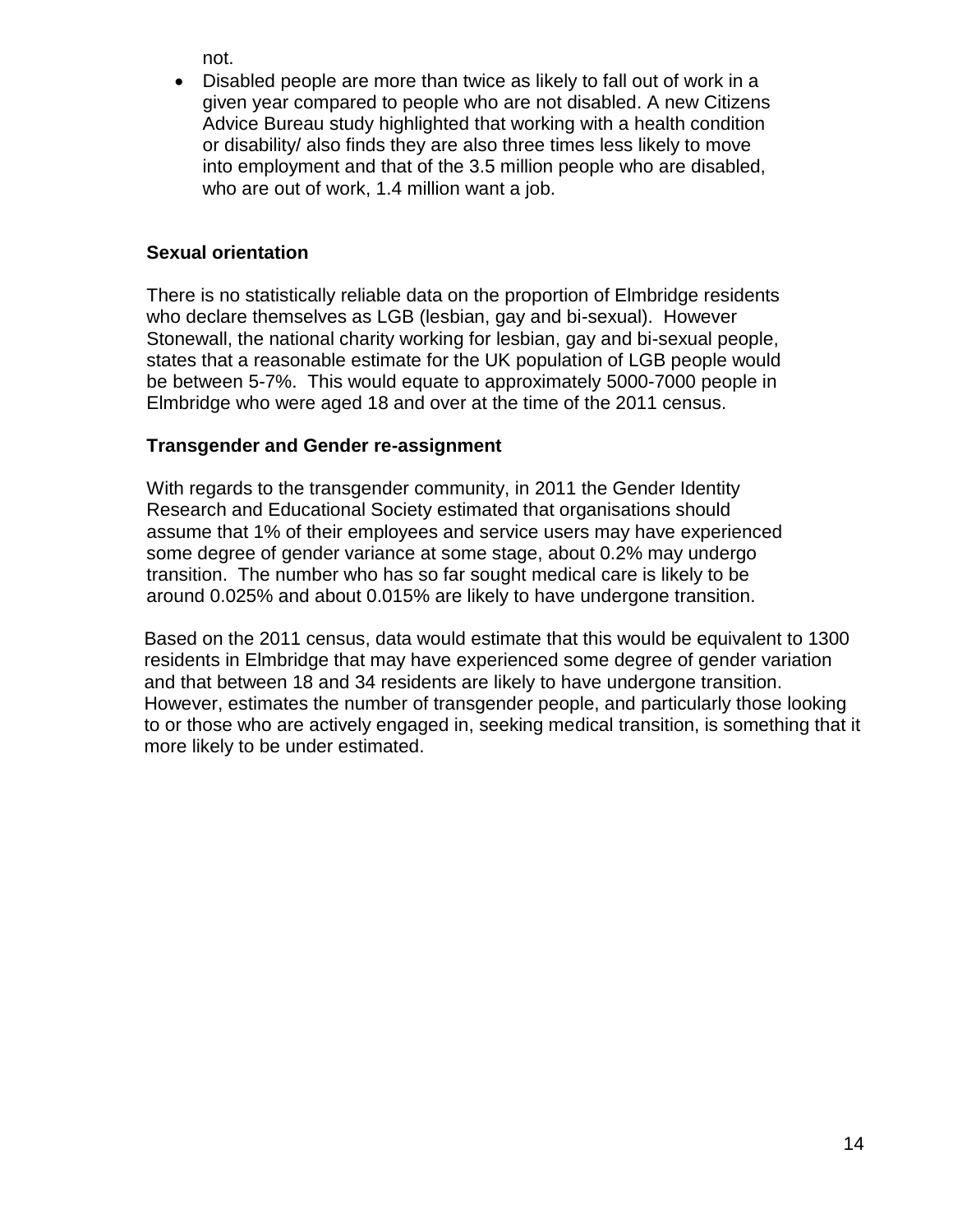### **Appendix 2 Equality objectives action plan for 2018/19**

This is a working document that will be continuously updated.

Our objective is: To achieve this over the next 3 years we will

In the first year of the plan (2017-18) we will

The service/services/named individuals that will lead on this

### **Objective 1 – To develop and improve levels of understanding of our communities and the need to research, information gather and undertake equalities mapping**

| <b>1.1</b> To further increase the<br>understanding of the needs of<br>Elmbridge's diverse communities so<br>that we can target our services<br>affectively drawing of existing<br>mechanisms | Develop our equalities evidence<br>base to inform the planning and<br>delivery of Council services,<br>drawing on various community<br>consultations and drawing on<br>performance monitoring data to<br>best inform service delivery. | Explore opportunities to adopt a more<br>participatory approach in the<br>development of the Council's service<br>delivery plan                                            | Organisational Development<br><b>Community Support Services</b><br>(Voluntary Sector team)<br><b>Housing Services</b> |
|-----------------------------------------------------------------------------------------------------------------------------------------------------------------------------------------------|----------------------------------------------------------------------------------------------------------------------------------------------------------------------------------------------------------------------------------------|----------------------------------------------------------------------------------------------------------------------------------------------------------------------------|-----------------------------------------------------------------------------------------------------------------------|
|                                                                                                                                                                                               | To consider how we can best<br>use housing needs information                                                                                                                                                                           | Use evidence gathered as part of the<br>annual grant monitoring process to<br>provide additional profile information with<br>respect to needs and services in<br>Elmbridge |                                                                                                                       |
|                                                                                                                                                                                               | To work with the Citizens<br>Advice Bureau to see how best<br>their monitoring data could<br>support our equalities agenda                                                                                                             | Ensure we adopt plain English principles<br>and that language does not act as a<br>barrier for residents to access services<br>and understand their responsibilities       |                                                                                                                       |
|                                                                                                                                                                                               | Organisational Development to<br>review how Gov Metric can best<br>support our equalities agenda                                                                                                                                       | Ensure staff are aware of<br>Language Line and the staffing listing<br>of staff who speak other language and<br>refresh listing accordingly                                |                                                                                                                       |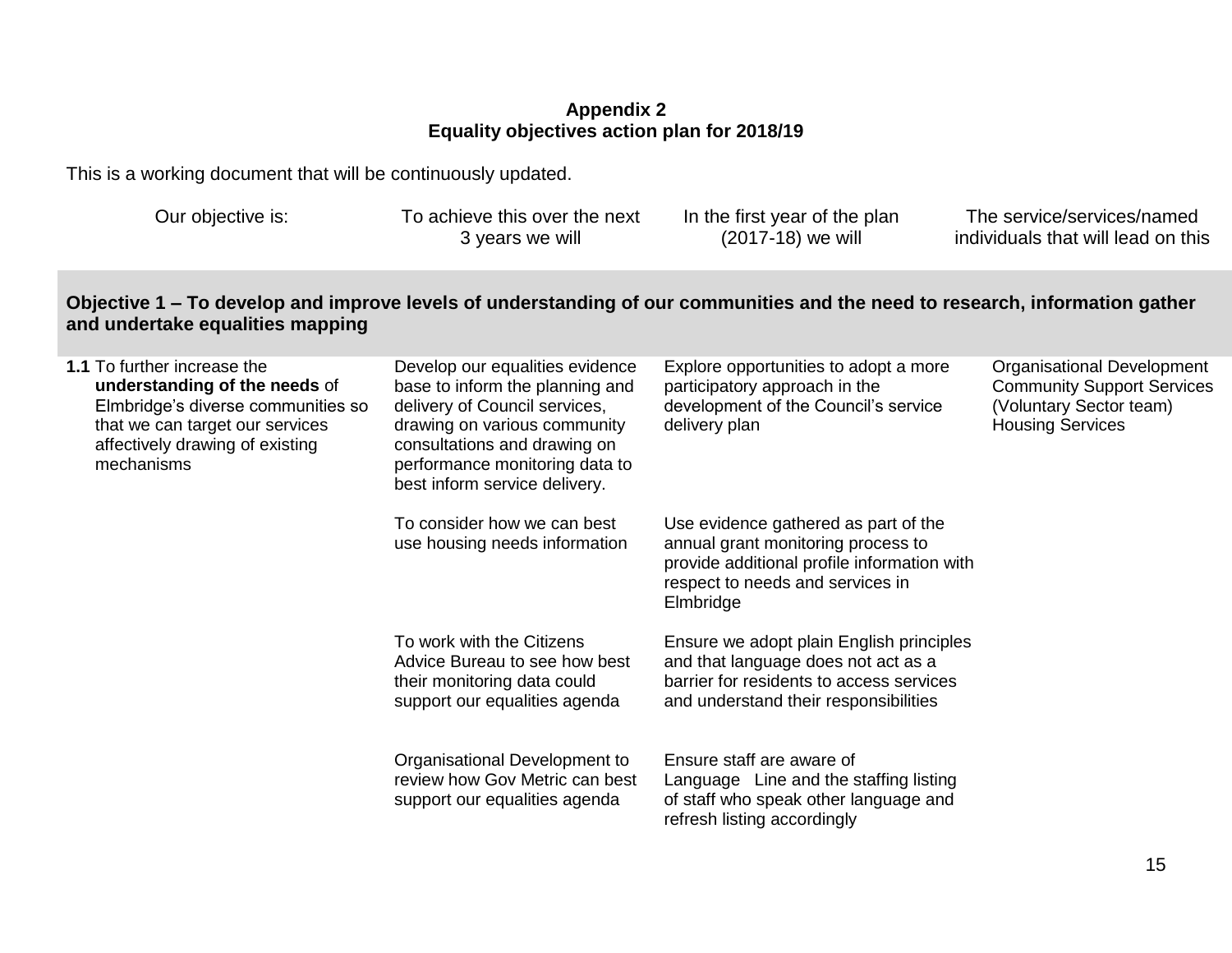**1.3** To consider whether other **needs assessments** should be taking place**,** gather and equality map.

To conclude review

may take place

To conclude any reviews that

Ensure LGBT representatives are once again fully engaged in the forum

Community Support Services/ Equality and Diversity Forum.

Organisational Development Community Support Services

### **Objective 2** *–* **To provide strong leadership and strong partnership working recognising that this is key to delivering on our equality and diversity agenda.**

| 2.1 Ensure our equalities plan is<br>actioned with divisional wide<br>ownership                                                                       | Using the equality and diversity<br>champions group to drive<br>forward our equalities actions<br>with sign off from the council<br>management board as<br>appropriate | Ensure any year one actions are met<br>within agreed timescales                              | <b>Organisational Development</b><br><b>Community Support Services</b> |
|-------------------------------------------------------------------------------------------------------------------------------------------------------|------------------------------------------------------------------------------------------------------------------------------------------------------------------------|----------------------------------------------------------------------------------------------|------------------------------------------------------------------------|
| 2.2 Once the Equality and Diversity plan<br>has been fully adopted, consider<br>whether there are further actions to<br>be developed in this section. | Ensure that any outcomes from<br>the LGA audit undertaken by<br>Organisational Development to<br>suport our work.                                                      | Organisational Development leading on<br>concluding the audit and will action<br>accordingly | <b>Organisational Development</b>                                      |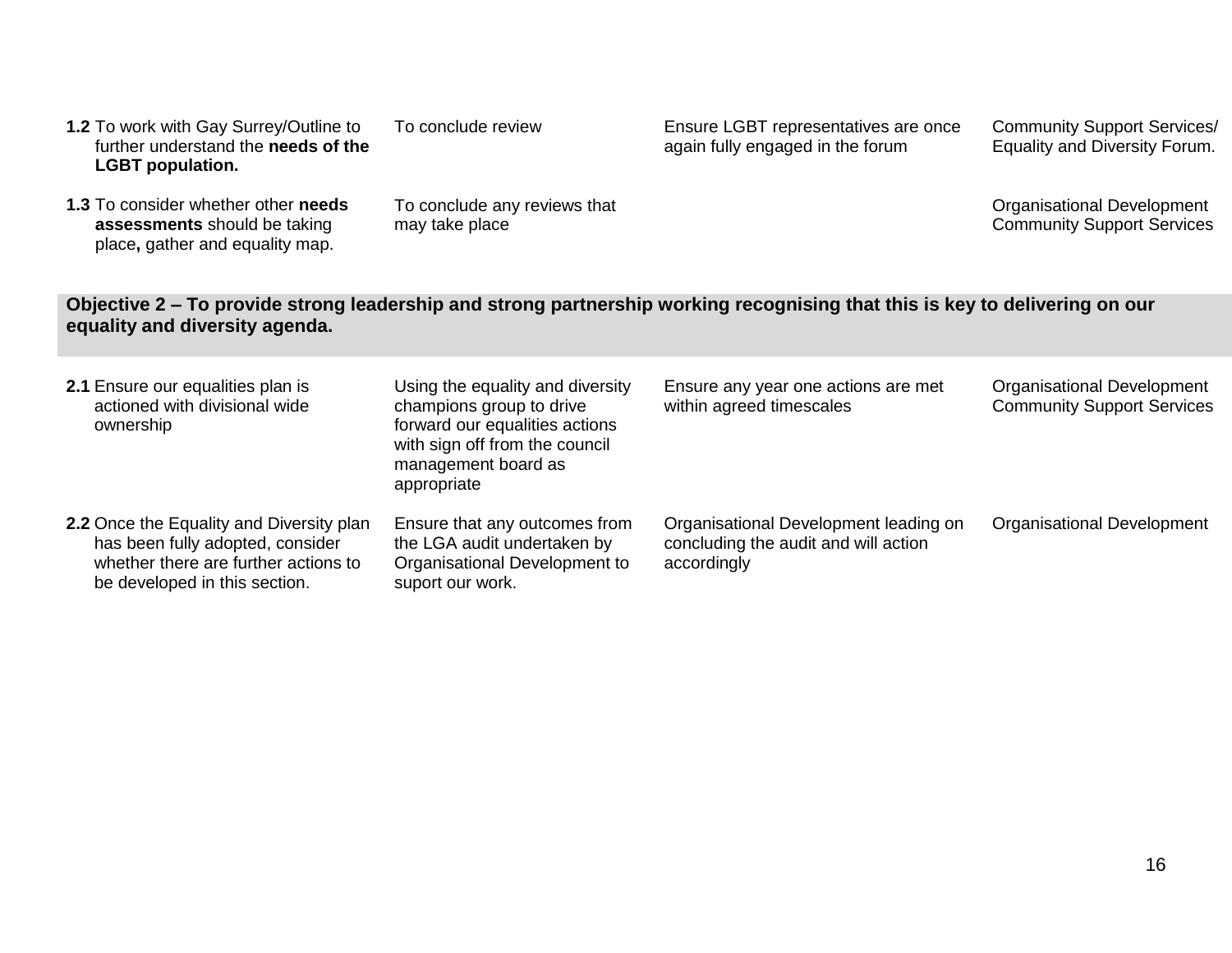## **Objective 3 – To improve Community engagement and develop delivery of our services in order to meet our aspiration of a safe, caring and healthy Elmbridge**

| <b>3.1</b> To use an equalities action plan to<br>enhance and improve our community<br>engagement to best support our<br>equalities agenda.                                                                                                                                                                           | Deliver on our equalities<br>objectives                                                                                                                                                                                             | Ensuring that Officers across the Council All<br>drive forward improvements.                                                                                                                                                                                                                   |                                                                                               |
|-----------------------------------------------------------------------------------------------------------------------------------------------------------------------------------------------------------------------------------------------------------------------------------------------------------------------|-------------------------------------------------------------------------------------------------------------------------------------------------------------------------------------------------------------------------------------|------------------------------------------------------------------------------------------------------------------------------------------------------------------------------------------------------------------------------------------------------------------------------------------------|-----------------------------------------------------------------------------------------------|
| 3.2 Look to roll-out our new website<br>and test this website to ensure, with<br>people from the protected<br>characteristic to ensure it is<br>accessible for the whole community<br>driving forward the use of SMS text<br>messages                                                                                 | Fully embed the new website,<br>considering ensuring the use of<br>text messaging and SMS<br>messaging as appropriate.                                                                                                              | Consider options for access page and<br>accessibility on all pages for the whole<br>community.                                                                                                                                                                                                 | Organisational Development<br><b>Community Support Services</b><br><b>ICT</b>                 |
| 3.3 Recognising that Volunteering has<br>an important objective in enhancing<br>community engagement and<br>drawing on our wider communities<br>skills to best support and deliver our<br>services and secondly to seek to<br>ensure we support the Voluntary<br>Community and Faith Sector towards<br>sustainability | Seek to ensure new volunteers<br>reflect the diversity of our<br>community.<br>Use various forms of<br>communication to provide<br>information and advice on<br>sustainability and where possible<br>provide funding for the sector | Target socially isolated older people,<br>through wellbeing prescribing project to<br>volunteer for the council.<br>Use the partnership fund which as been<br>developed with Walton Charity for the<br>purpose of funding projects that enable<br>organisations to become more<br>sustainable. | <b>Community Support Services</b><br>(Voluntary Sector Team)<br>Leisure and Cultural Services |
|                                                                                                                                                                                                                                                                                                                       | To continue to roll-out the core<br>funded, annual funding and<br>partnership funding scheme to<br>support voluntary sector<br>organisations and community<br>groups with a specific focus on                                       |                                                                                                                                                                                                                                                                                                |                                                                                               |

sustainability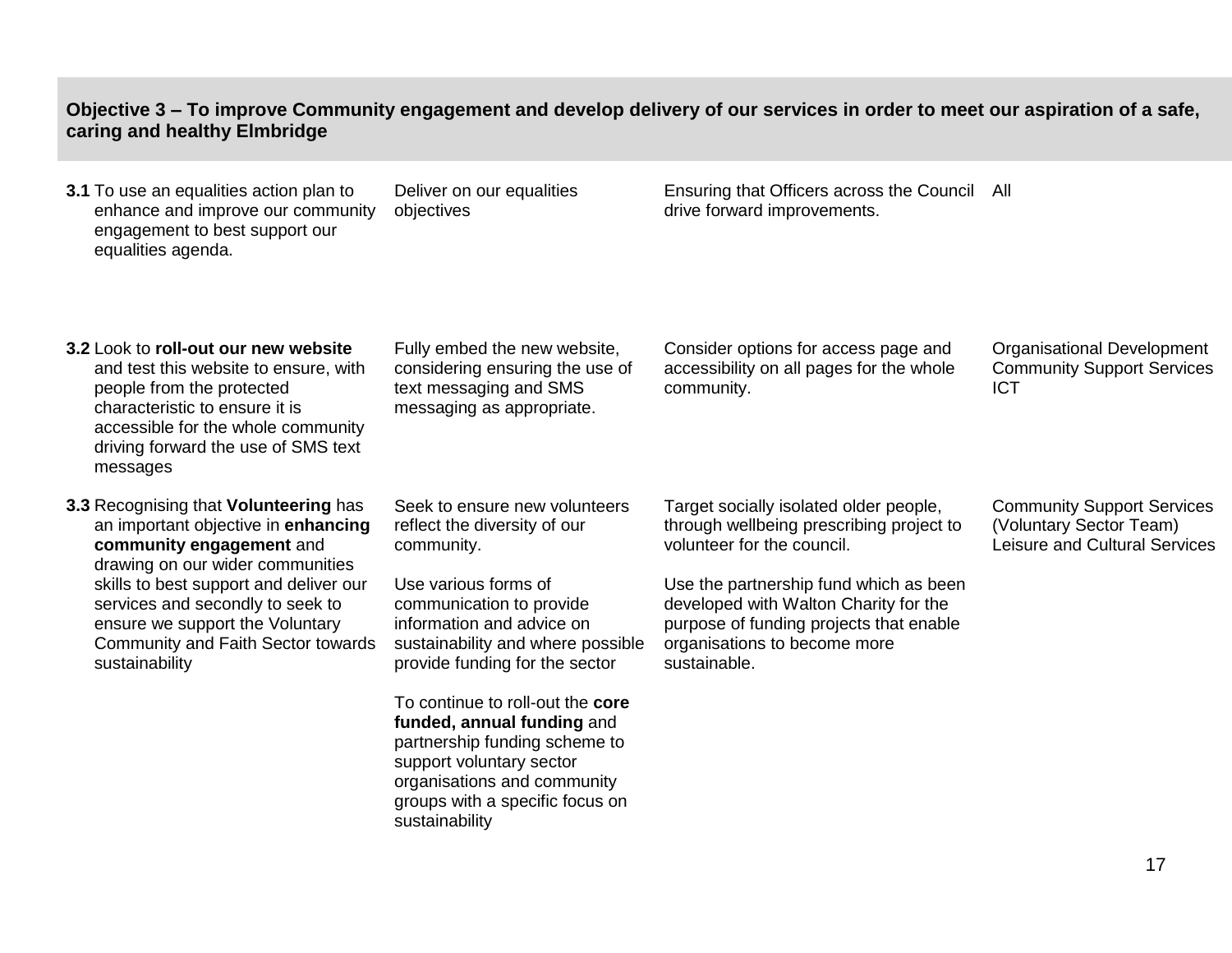| 3.4 To look to develop a carers actions<br>plan to support the national carers<br>strategy to seek to ensure carers can<br>become engaged in the community<br>and not isolated by their caring role                | Deliver on the National Carers<br>Strategy objectives including<br>technology, digital support for<br>carers, welfare advice and<br>support for working carers.                    | Ensure our carers strategy action plan is<br>actioned in accordance with agreed<br>timescales.                                                                                                                                          | <b>Community Support Services</b><br>Leisure and Cultural Services<br><b>Organisational Development</b> |
|--------------------------------------------------------------------------------------------------------------------------------------------------------------------------------------------------------------------|------------------------------------------------------------------------------------------------------------------------------------------------------------------------------------|-----------------------------------------------------------------------------------------------------------------------------------------------------------------------------------------------------------------------------------------|---------------------------------------------------------------------------------------------------------|
| 3.5 To ensure the Elmbridge Health<br><b>Officers Group enhances</b><br>Community engagement and<br>delivery of services working across<br>teams to ensure our vision of a                                         | To continue to action a mental<br>health awareness programme<br>during mental health week for<br>Elmbridge staff                                                                   | Ensure an annual program is<br>implemented                                                                                                                                                                                              | Leisure and Cultural Services<br><b>Community Support Services</b>                                      |
| healthy Elmbridge is realised.                                                                                                                                                                                     | To continue to have a<br>comprehensive health and<br>wellbeing programme including<br>healthy walks, exercise on<br>prescription, cycle programme                                  | On the basis on whether we are<br>successful on our sports England bid,<br>considering immediate action there after.<br>Maintaining all existing activity.                                                                              |                                                                                                         |
|                                                                                                                                                                                                                    | supporting all ages particularly<br>focusing on those are socially<br>isolated.                                                                                                    | To roll-out the Wellbeing prescribing<br>through our Centres for the Community                                                                                                                                                          |                                                                                                         |
| <b>3.6</b> Support residents to access digital<br>services provided by Elmbridge and<br>other organisations and businesses<br>by enabling residents to access the<br>internet and develop their digital<br>skills. | To review the opportunity of<br>increasing internet access points<br>in community buildings, look at<br>the option for further<br>developments across Centres for<br>the Community | Look to develop an effective campaign<br>for Get Online week in October,<br>production of flyer and associated<br>programme specifically supporting older<br>people/people with disabilities through<br>Community Centre opportunities. | <b>Community Support Services</b><br><b>Organisational Development</b>                                  |
| 3.7 To seek to ensure that our services<br>are fully accessible in terms of the<br>building/public activity and spaces in<br>Elmbridge                                                                             | To tackle barriers of access with<br>respect to Elmbridge<br>buildings/car parks and to work<br>with Surrey County Council with<br>respect to pavement and<br>associated access    | To conclude strategic objectives as<br>defined in this section of our corporate<br>plan                                                                                                                                                 | <b>Community Support Services</b><br>Leisure and Cultural Services<br><b>Facilities Management</b>      |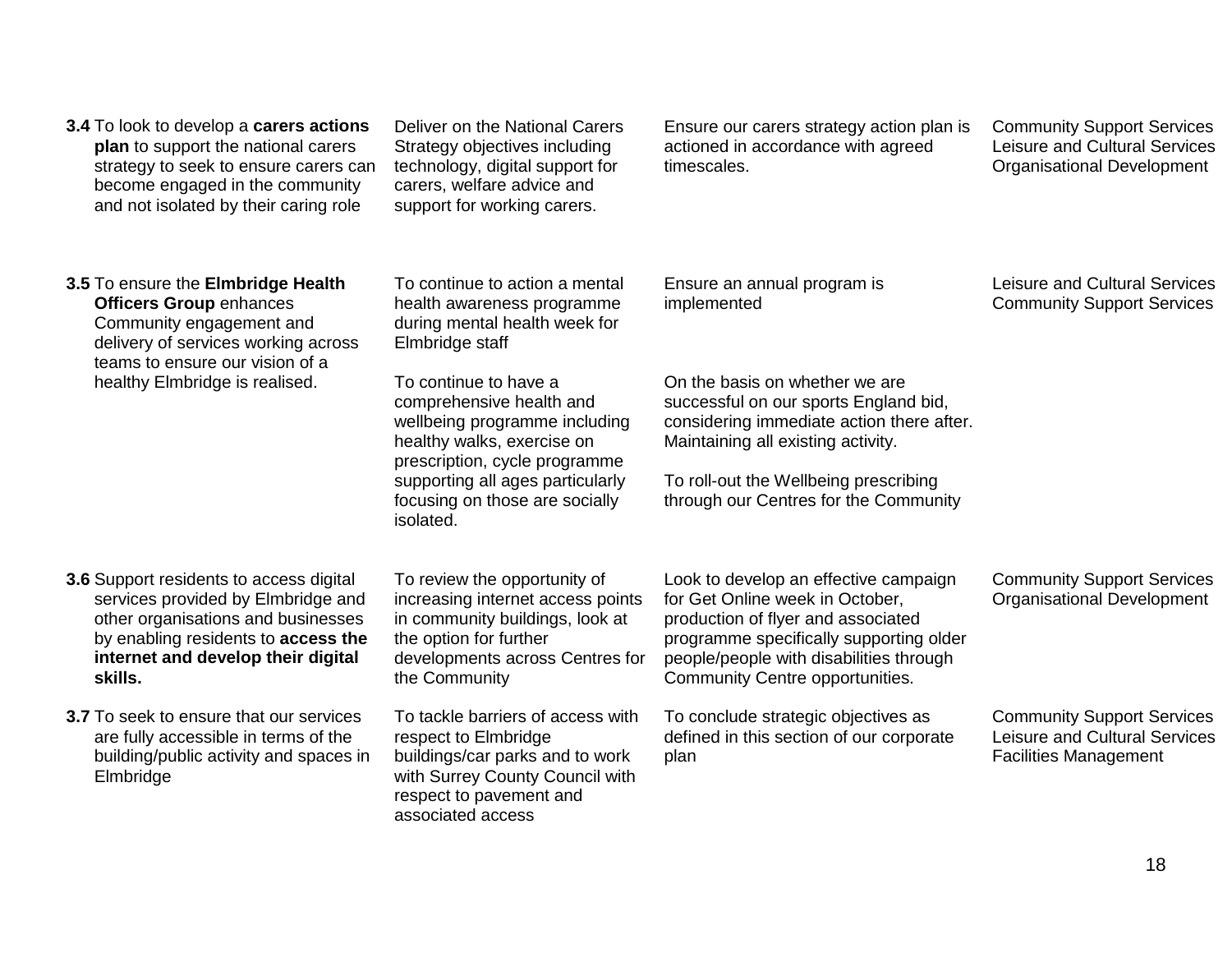We will continue to support Community Transport, Dial A Ride, Community Cab and Taxi Voucher Scheme team which specifically focuses on giving disabled people the opportunity to access transport services.

.

**3.8** To Continue to support Rent-Start with reducing homelessness for single people

**3.9** To continue to roll-out a range of Community Support Service projects that focuses on reducing social isolation

Housing Services Community Support Services

| Continuing with the Men in Sheds<br>project, Community Choirs, Parkinson's<br>and Dementia Day Care groups, Carers<br>Cafés, supporting Parkinsons Groups<br>and work with CHEER to develop a<br>men's support programme. | <b>Community Support Services</b><br>(Voluntary Sector Team) |
|---------------------------------------------------------------------------------------------------------------------------------------------------------------------------------------------------------------------------|--------------------------------------------------------------|
| To continue to provide Community Alarm<br>and Telecare Services launching new<br>technology solutions to support people's<br>independence.                                                                                | <b>Community Support Services</b>                            |
| To continue to operate Handy Persons,<br>Care and Repair Services and a physical<br>activity programme with a specific focus<br>on the 65 plus                                                                            | Housing                                                      |